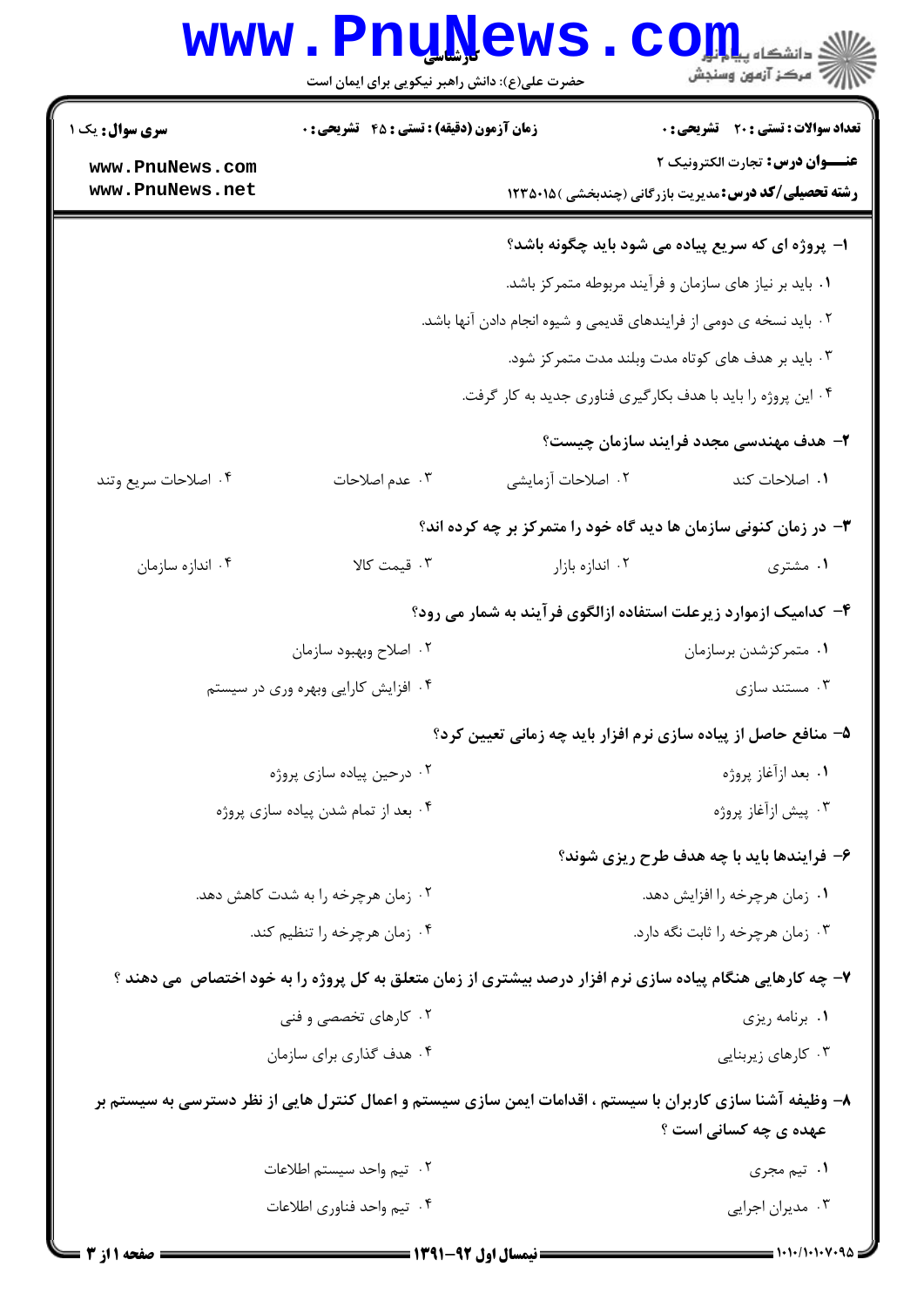|                                                                                           | <b>www.PnuNews</b><br>حضرت علی(ع): دانش راهبر نیکویی برای ایمان است |  | ج<br>ج دانشڪاه پي <mark>اب</mark><br>ج <i>" مرڪ</i> ز آزمون وسنڊش                                        |  |
|-------------------------------------------------------------------------------------------|---------------------------------------------------------------------|--|----------------------------------------------------------------------------------------------------------|--|
| سری سوال : ۱ یک                                                                           | <b>زمان آزمون (دقیقه) : تستی : 45 گشریحی : 0</b>                    |  | تعداد سوالات : تستى : 20 - تشريحي : 0                                                                    |  |
| www.PnuNews.com<br>www.PnuNews.net                                                        |                                                                     |  | <b>عنـــوان درس:</b> تجارت الكترونيك ٢<br><b>رشته تحصیلی/کد درس:</b> مدیریت بازرگانی (چندبخشی )۱۲۳۵۰۱۵ ( |  |
|                                                                                           |                                                                     |  |                                                                                                          |  |
|                                                                                           |                                                                     |  | ۹- در کدام نرم افزار ، عملیات با مشتریان واقعی آغاز می شود ؟                                             |  |
|                                                                                           | ۰۲ مخزن                                                             |  | ۰۱ تولید                                                                                                 |  |
|                                                                                           | ۰۴ آموزش                                                            |  | ۰۳ حصول اطمينان از كيفيت                                                                                 |  |
| ۱۰- این شخص مسئول نگهداری انواع مختلف نرم افزاری است که تیم مجری پروژه به آنها نیاز دارد. |                                                                     |  |                                                                                                          |  |
|                                                                                           | ۰۲ مسئول انتقال                                                     |  | ٠١. برنامه نويس                                                                                          |  |
|                                                                                           | ۰۴ مسئول يايگاه داده ها                                             |  | ۰۳ مسئول ابزار و وسایل                                                                                   |  |
| <b>۱۱- در مورد پروژه ای که باید سریع پیاده شود، الگو ها باید دارای چه ویژگی باشد</b> ؟    |                                                                     |  |                                                                                                          |  |
|                                                                                           |                                                                     |  | ۰۱ بایستی الگو را از صفر آغاز کرد                                                                        |  |
|                                                                                           |                                                                     |  | ۲. قابلیت انتقال این الگو به نرم افزار خاصی که سازمان در حال پیاده کردن است                              |  |
|                                                                                           |                                                                     |  | ۰۳ الگو باید به جنبه های منحصر به فرد صنعت از دیدگاه افقی توجه نماید                                     |  |
|                                                                                           |                                                                     |  | ۰۴ عدم تغییر این الگو ها پس از کامل شدن فرایند پیاده سازی                                                |  |
|                                                                                           |                                                                     |  | ۱۲– در کدامیک از انواع آموزش کنترل سرعت در اختیار فرد قرار می گیرد؟                                      |  |
|                                                                                           | ۰۲ آموزش به هنگام                                                   |  | ۰۱ آموزش مبتنی بر رایانه                                                                                 |  |
|                                                                                           | ۰۴ آموزش روش شناسی                                                  |  | ۰۳ آموزش متمرکز                                                                                          |  |
|                                                                                           |                                                                     |  | ۱۳- آموزش کاربران نهایی به چند صورت انجام می شود؟                                                        |  |
|                                                                                           | ۰۲ استفاده از رایانه – استفاده از اینترنت                           |  | ۰۱ تشکیل کلاس- استفاده از رایانه – استفاده از اینترنت                                                    |  |
|                                                                                           | ۰۴ استفاده از اينترنت - حين انجام وظيفه                             |  | ۰۳ تشکیل کلاس <sup>—</sup> استفاده از رایانه <sup>—</sup> حین انجام وظیفه                                |  |
|                                                                                           |                                                                     |  | ۱۴– کدام گزینه صحیح تر است؟                                                                              |  |
|                                                                                           |                                                                     |  | ۰۱ یکی از آسانترین کارها در سازمان تنظیم یا سازماندهی سیستم است.                                         |  |
|                                                                                           |                                                                     |  | ۰۲ پارامترهای مربوط به سازماندهی سیستم باهم وابستگی عمودی دارند.                                         |  |
|                                                                                           |                                                                     |  | ۰۳ پارامترهای مربوط به سازماندهی سیستم باهم وابستگی افقی دارند.                                          |  |
|                                                                                           |                                                                     |  | ۰۴ یکی از مشکلات تنظیم یا سازماندهی سیستم این است که پس از تنظیم پارامترها تغیر دادن آنها مشکل است.      |  |
|                                                                                           |                                                                     |  | ۰۱۵ تواناییهای بالقوه و واقعی تجارت الکترونیک درچه عاملی نهفته است؟                                      |  |
|                                                                                           | ٢. ايجاد ارتباط الكترونيكي                                          |  | ۰۱ استراتژی سازمان                                                                                       |  |
|                                                                                           | ۰۴ نیروهای متخصص سازمان                                             |  | ۰۳ بودجه سازمان                                                                                          |  |